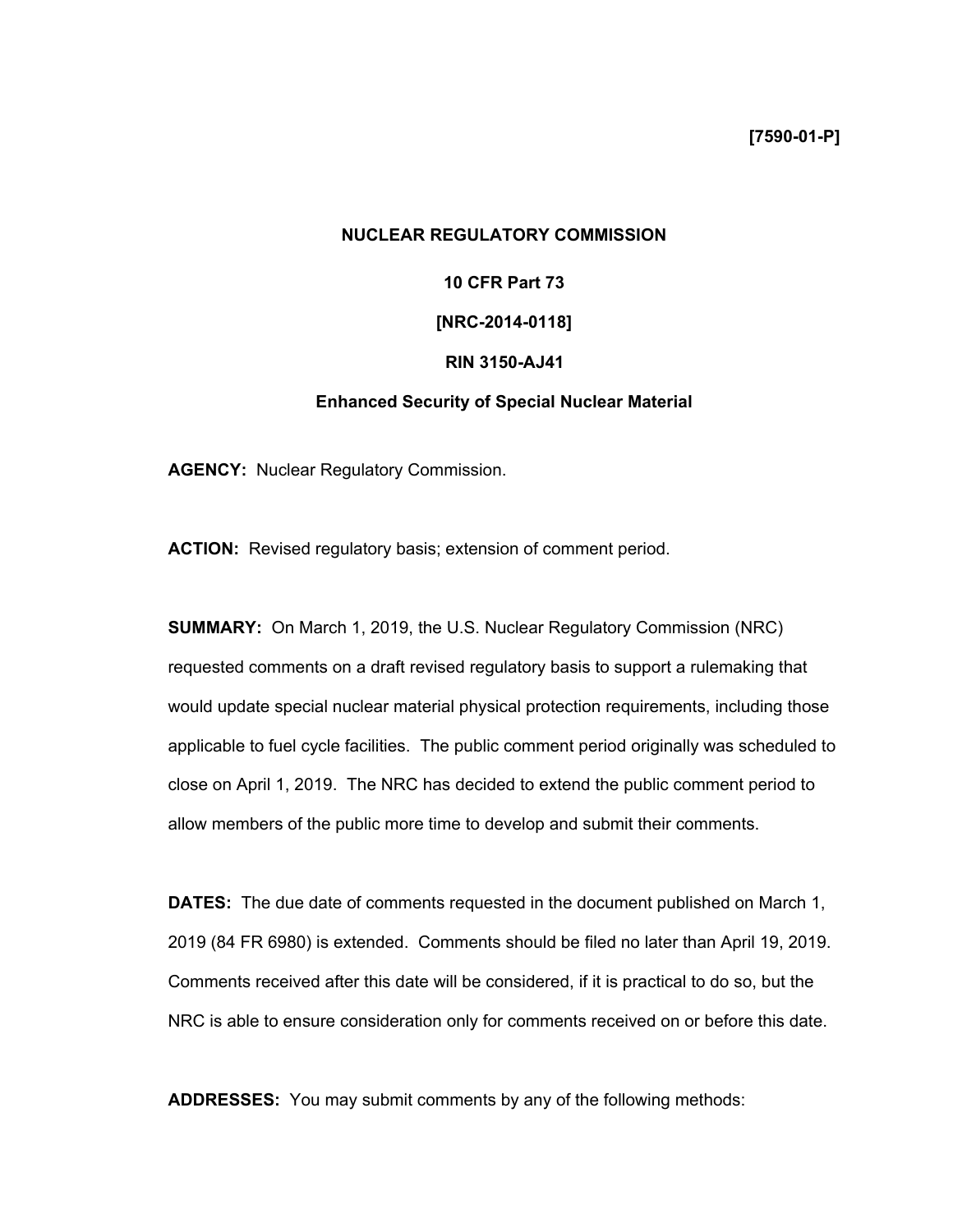• **Federal Rulemaking Web Site:** Go to http://www.regulations.gov and search for Docket ID NRC-2014-0118. Address questions about NRC dockets to Carol Gallagher; telephone: 301-415-3463; e-mail: Carol.Gallagher@nrc.gov. For technical questions contact the individuals listed in the FOR FURTHER INFORMATION CONTACT section of this document.

• **E-mail comments to:** Rulemaking.Comments@nrc.gov.If you do not receive an automatic e-mail reply confirming receipt, then contact us at 301-415-1677.

• **Fax comments to:** Secretary, U.S. Nuclear Regulatory Commission at 301- 415-1101.

• **Mail comments to:** Secretary, U.S. Nuclear Regulatory Commission, Washington, DC 20555-0001, ATTN: Rulemakings and Adjudications Staff.

• **Hand deliver comments to:** 11555 Rockville Pike, Rockville, Maryland 20852, between 7:30 a.m. and 4:15 p.m. (Eastern Time) Federal workdays; telephone: 301-415-1677.

For additional direction on obtaining information and submitting comments, see "Obtaining Information and Submitting Comments" in the SUPPLEMENTARY INFORMATION section of this document.

**FOR FURTHER INFORMATION CONTACT:** Timothy Harris, Office of Nuclear Security and Incident Response, telephone: 301-287-3594, e-mail: Timothy.Harris@nrc.gov; or Edward Lohr, Office of Nuclear Material Safety and Safeguards, telephone: 301-415- 0253, e-mail: Edward.Lohr@nrc.gov. Both are staff of the U.S. Nuclear Regulatory Commission, Washington, DC 20555-0001.

2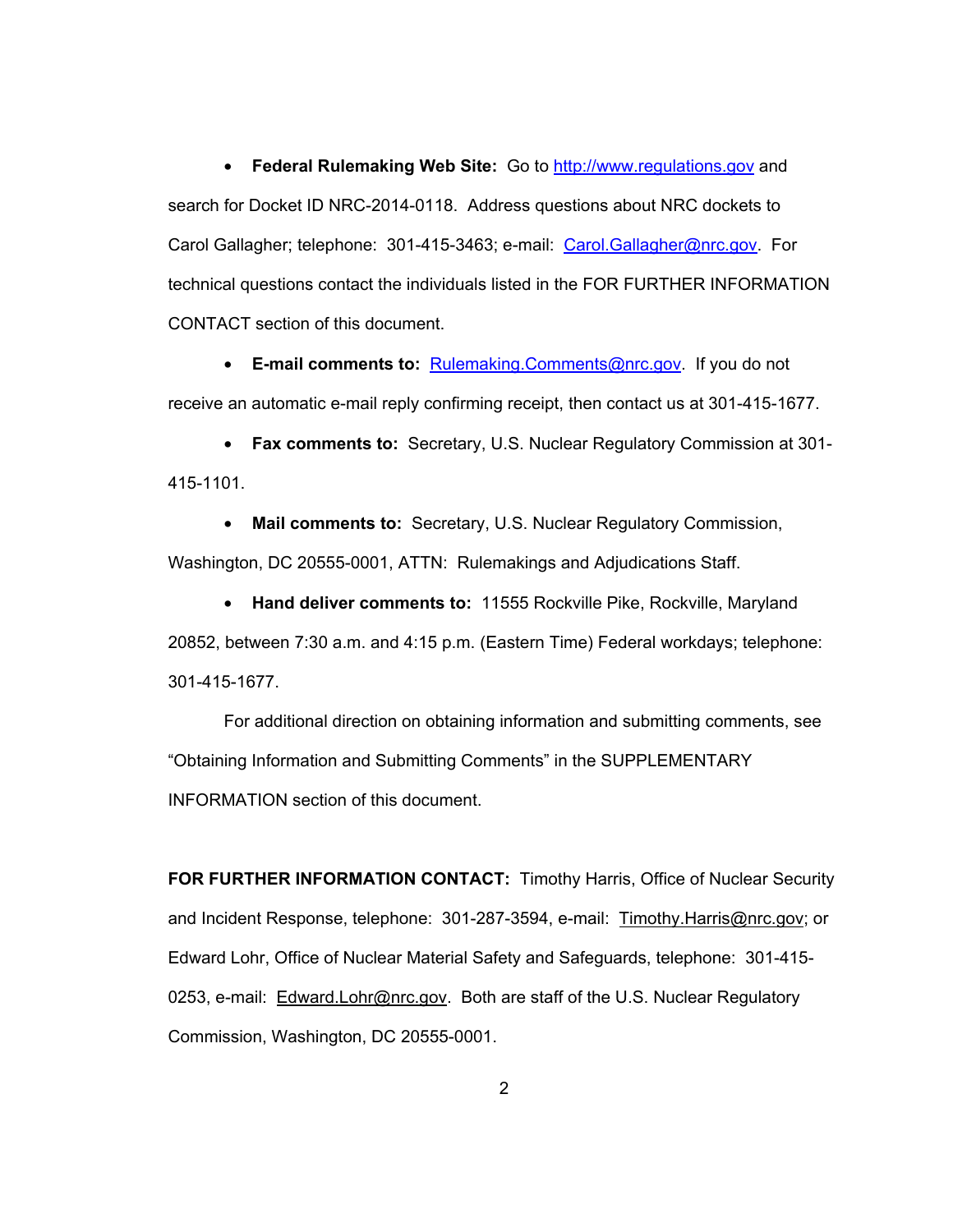## **SUPPLEMENTARY INFORMATION:**

### **I. Obtaining Information and Submitting Comments**

#### A. Obtaining Information

Please refer to Docket ID NRC-2014-0118 when contacting the NRC about the availability of information for this action. You may obtain publicly-available information related to this action by any of the following methods:

• **Federal Rulemaking Web Site:** Go to http://www.regulations.gov and search for Docket ID NRC-2014-0118.

#### • **NRC's Agencywide Documents Access and Management System**

**(ADAMS):** You may obtain publicly-available documents online in the ADAMS Public Documents collection at http://www.nrc.gov/reading-rm/adams.html. To begin the search, select "Begin Web-based ADAMS Search." For problems with ADAMS, please contact the NRC's Public Document Room (PDR) reference staff at 1-800-397-4209, 301-415-4737, or by e-mail to pdr.resource@nrc.gov.

• **NRC's PDR:** You may examine and purchase copies of public documents at the NRC's PDR, Room O1-F21, One White Flint North, 11555 Rockville Pike, Rockville, Maryland 20852.

# B. Submitting Comments

Please include Docket ID NRC-2014-0118 in your comment submission.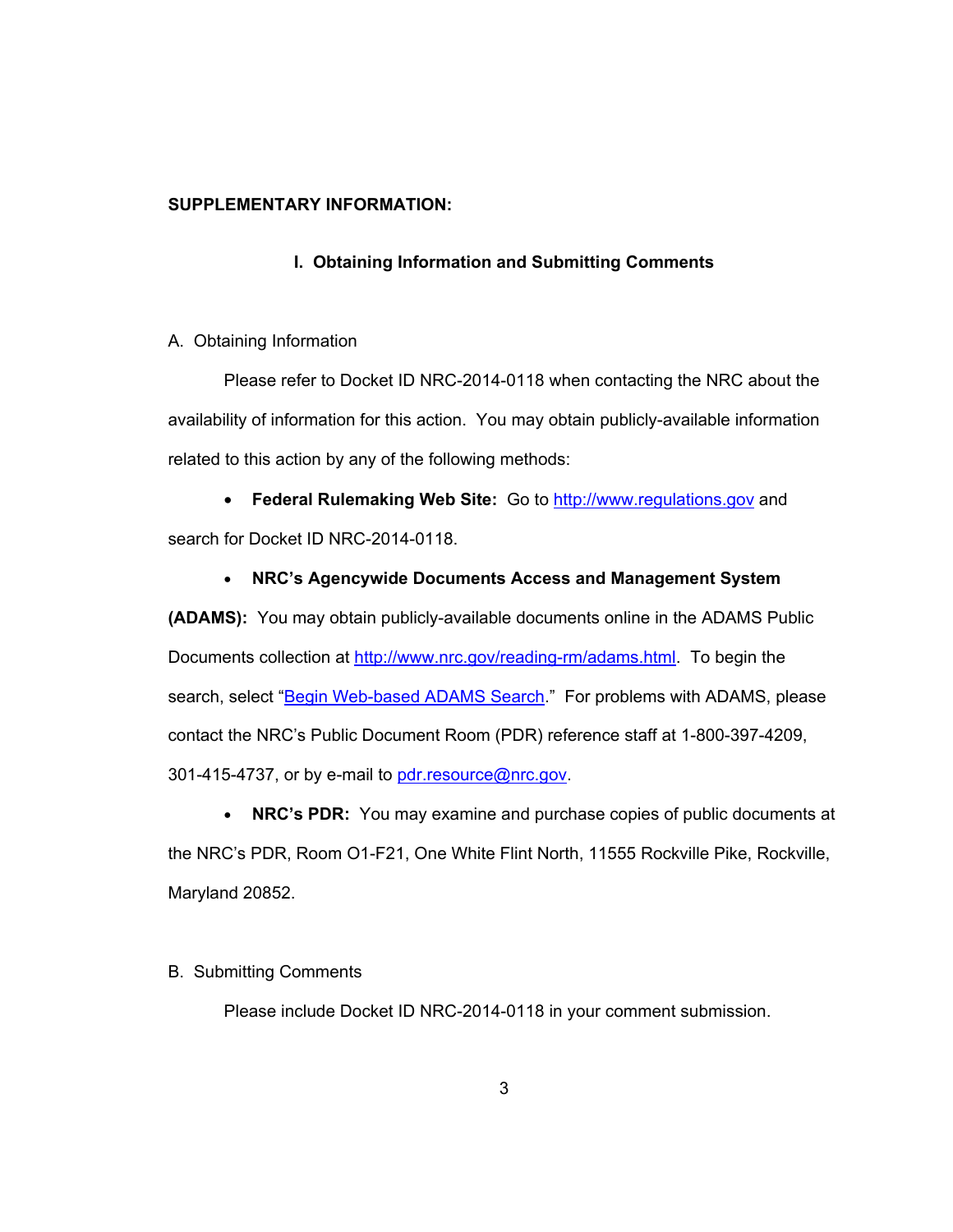The NRC cautions you not to include identifying or contact information that you do not want to be publicly disclosed in your comment submission. The NRC will post all comment submissions at http://www.regulations.gov as well as enter the comment submissions into ADAMS. The NRC does not routinely edit comment submissions to remove identifying or contact information.

If you are requesting or aggregating comments from other persons for submission to the NRC, then you should inform those persons not to include identifying or contact information that they do not want to be publicly disclosed in their comment submission. Your request should state that the NRC does not routinely edit comment submissions to remove such information before making the comment submissions available to the public or entering the comment into ADAMS.

#### **II. Discussion**

On March 1, 2019, the NRC published a document in the *Federal Register* (84 FR 6980) requesting comments on a draft revised regulatory basis to support a rulemaking that would update special nuclear material physical protection requirements, including those applicable to fuel cycle facilities. The public comment period was originally scheduled to close on April 1, 2019. By letter dated March 11, 2019 (ADAMS Accession No. ML19071A014), the Nuclear Energy Institute requested that the NRC extend the deadline to comment by 18 days, to allow time to develop and submit comments after a scheduled public meeting on April 3, 2019, related to generic fuel cycle regulatory initiatives, including this rulemaking. The NRC is granting this request